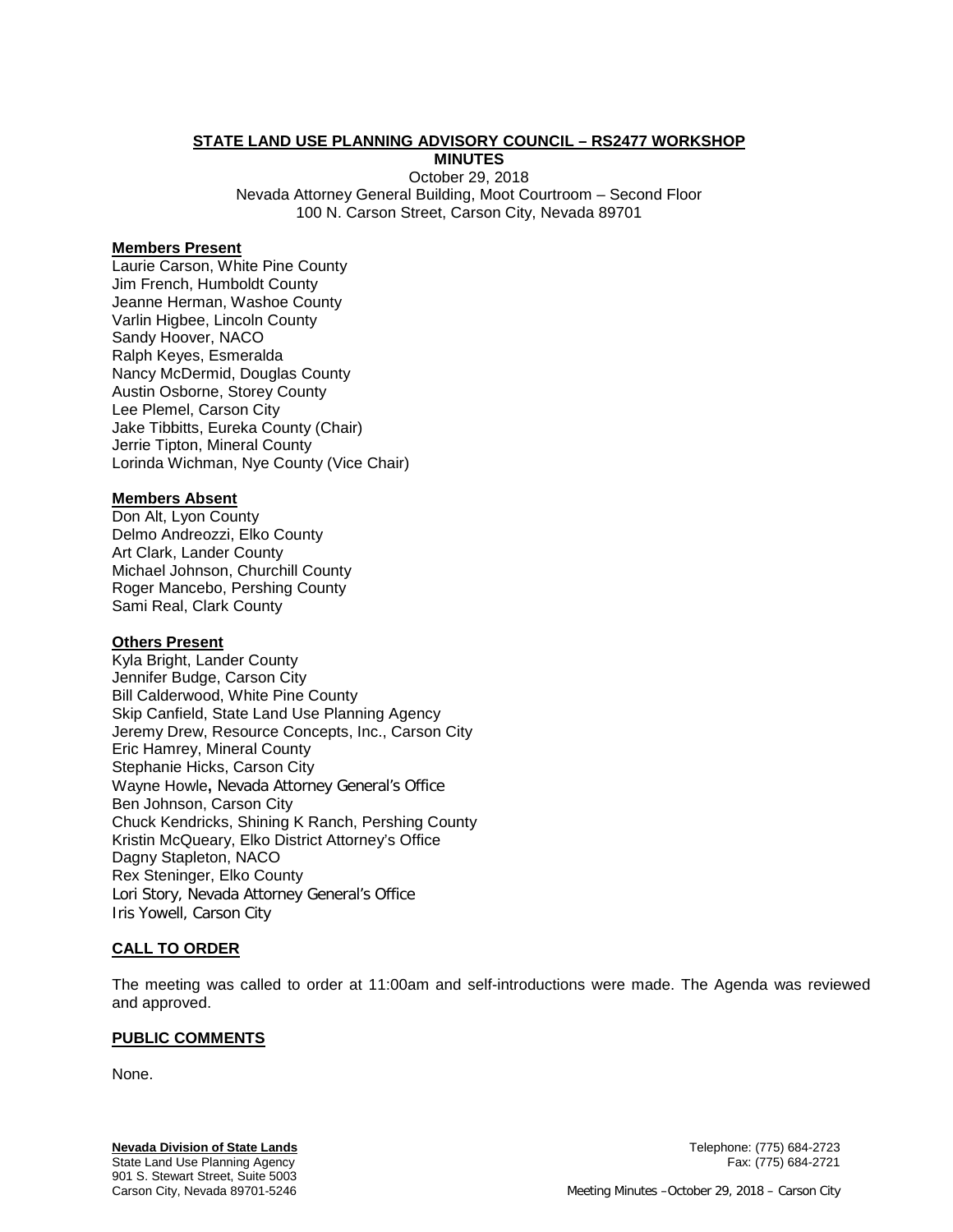## **RS2477 ROADS WORK SESSION**

**Jake Tibbitts** led the discussion referencing the original SB 456 designating SLUPAC, NACO and the State Attorney General's Office to work together in developing a protocol for resolving RS2477 road status in Nevada. This special public workshop was scheduled in Carson City at the Attorney General's office to move forward with a work plan to develop the protocol, and to receive an update from **Wayne Howle,** Chief Deputy Attorney General.

**Wayne Howle** provided an update on his research into development of the protocol and latest developments in the region. He mentioned recent developments including:

Kane County, Utah litigation set for trial February 4, 2019

- Issues for trial:
	- o Effects of statutes of limitation.<br>
	o Decision of title disputes.
	- Decision of title disputes.
	- o Definition of continuous use.
	- o Definition of reservation of land.<br>
	o Who may accept by public user.
	- Who may accept by public user.
	- o Definition of construction.
- Fifteen roads at issue… to serve as a bellwether for 12,500 statewide claims
- Bills in Congress:
	- o HR3270 (Cook CA)
	- o S468 (Flake AZ)

## Storey County litigation - Thomas vs. Zachary

Test - To establish existence and acceptance of an RS2477 road a claimant must show (1) that the alleged road was located over public lands and (2) that the character of its use was such as to constitute acceptance by the public of the statutory grant. Hamerly vs. Denton (Alaska 1961)

Evidence – Historical maps are direct evidence of public use and are sufficient, in and of themselves, to establish acceptance of an RS2477 road. Anderson vs. Richards (Nevada 1980). In Anderson, the Nevada Supreme Court found an RS2477 road based solely on the road's presence on maps and surveys.

Court recognizes four affidavits from individuals who used the road prior to 1968 and have continued to use the road in a manner consistent with the land since that time, such as accessing hot springs, trips for hunting, mining and reaching public land for camping and other outdoor activities. Further, homeowner defendants presented their own declarations to the court establishing their own personal use of the road for decades prior to Thomas' purchase of the property: 34 years in case of defendant Harper and 44 years in the case of Zachary. The court found that this evidence is also sufficient to establish continuous public use of the road to constitute acceptance of an RS2477 road across underlying property.

#### Jarbidge: United States vs. Carpenter Society

Burden of proof: clear and convincing. Appeal pending but stayed.

**Wayne Howle** summarized that a "road by road" litigation process is simply too onerous. Legislation by Congress or a possible Presidential Executive Order are two options to consider further, in lieu of the ongoing and challenging court cases. He said that the  $9<sup>th</sup>$  Circuit Court which includes Nevada is looking for direction from the 10th Circuit in Utah. **Jake Tibbitts** reminded the Council that Utah is only pursuing roads under BLM jurisdiction, they are not including any US Forest Service lands. **Jerrie Tipton** mentioned that typically only about 20% of the roads are in question. **Kristin McQueary** stated that burden of proof is a huge issue for Elko County in the Jarbidge case, where a higher standard is needed than simply a preponderance of evidence. **Rex Steninger** said that it is an almost impossible standard to meet especially since the Jarbidge case relates to US Forest Service lands. **Jerrie Tipton** mentioned an important example regarding reclamation bonds for a road to a mine. The County disagreed and prevailed in not paying the bond because

**Nevada Division of State Lands** Telephone: (775) 684-2723 State Land Use Planning Agency 901 S. Stewart Street, Suite 5003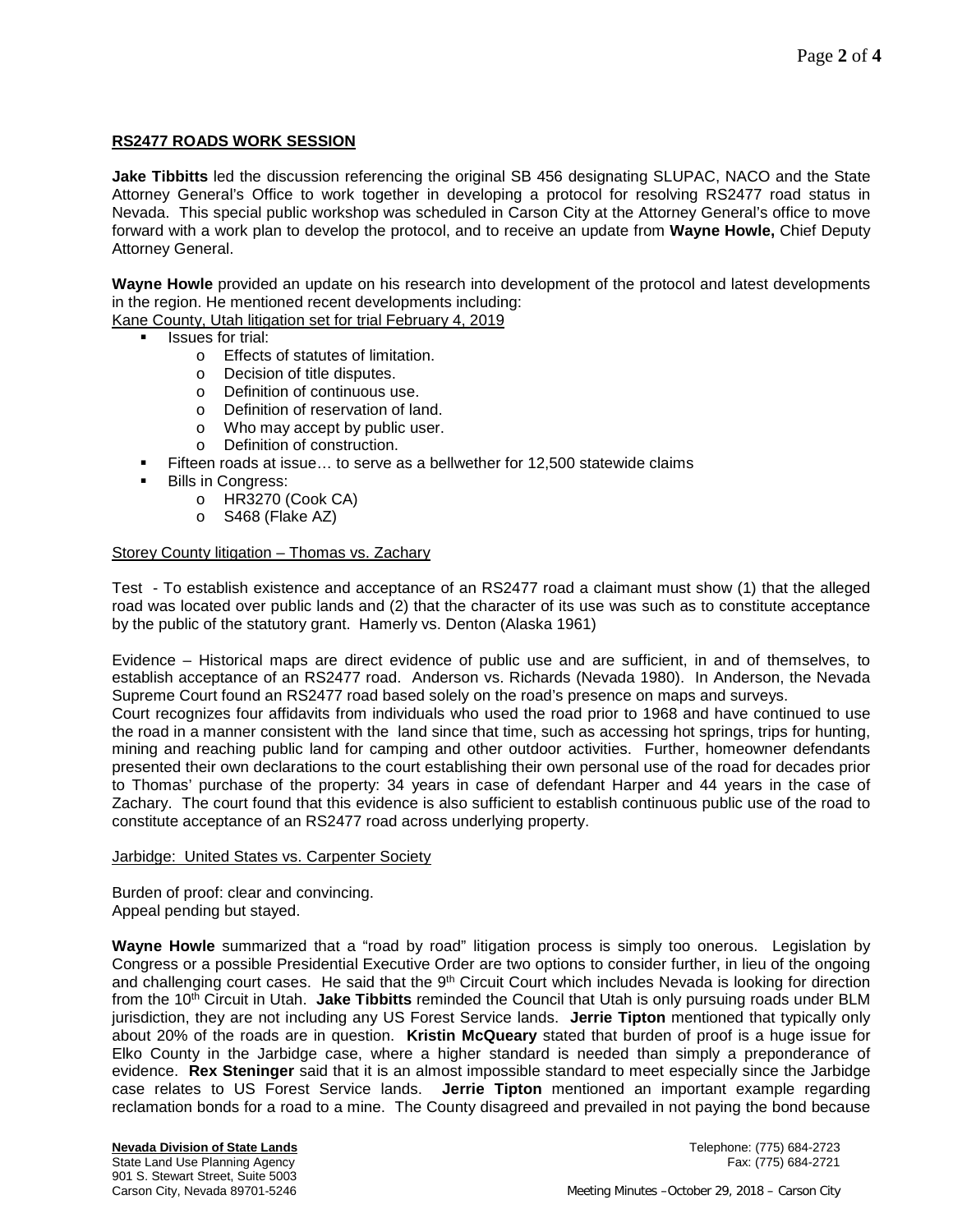it was proven that the road was in existence and used since well before FLPMA, and proven by historical photographs provided by the Mineral County Museum. **Jake Tibbitts** mentioned that Utah cannot be compared to Nevada in all respects. Utah has a dedicated staff whose sole responsibility is resolution of RS2477 conflicts. **Jim French** reminded the Council about the important connection between RS2477 and Federal Land Policy and Management Act of 1976 (FLPMA) Title V rights of way. FLPMA Title V rights of way are those a county applies to BLM for acknowledgement in perpetuity for those roads whose footprint has changed with an important caveat that the underlying RS2477 status shall remain. For RS2477 roads, the county outright asserts its jurisdiction. **Jake Tibbitts** cautioned the Council about Title V rights of way since this is a BLM discretionary action that includes stipulations that a county may not agree with, especially now with the sage grouse restrictions. **Jerrie Tipton** mentioned that sometimes "maintained by use" requires emergency maintenance by the county of an RS2477 road for repairs, **Wayne Howle** stated that this maintenance should be included in the definition/acceptance of an RS2477 road. **Lorinda Wichman**  mentioned that in the 1980's, the US Forest Service submitted many water rights applications that specifically included detailed background information on the historical public use of RS2477 roads, and this documentation should be included as valuable justification and historical documentation. **Charlie Donohue**  asked why BLM can't be more involved in RS2477 roads. **Jake Tibbitts** replied that BLM is authorized under FLPMA to issue rights-of-way; they don't recognize RS2477. Only a Federal court can adjudicate RS2477 roads. He also mentioned, using the Utah example, how important it is for the State to be involved, and how important SB456 is where allowing the State Attorney General to be involved and assist the counties. Under the Quiet Title Act, any civil action, except for an action brought by the State (private action or county action), the 12-year statute of limitations applies when the plaintiff or his predecessor in interest knew or should have known of the claim of the United States. BLM will claim a county should have known. But for any civil action brought by the State, the 12-year statute expires after the State receiving notice of the Federal claims to the lands, a substantial difference that allows for strong State standing to argue notice. This was key in Utah where they claimed BLM was inadequate in notification.

**Lorinda Wichman** was asked the cost for the inventory of Nye County's RS2477 roads. She replied that the cost to the County was \$449,329 and created 1,949 individual road files (@6,000 miles), sent to NDOT and accepted. All of the data files are stored on the county's updated server and thumb drives stored in the vault. Nye County has an established protocol with BLM for a quarterly meeting to go over any RS2477 issues. Updated shape files are provided to BLM. Nye County also upgraded software to seamlessly fit with BLM and US Forest Service software. BLM is asked if there are any issues and if so, a field visit is scheduled. **Laurie Carson** thought proactive collaboration with the BLM is so important.

**Ellery Stahler** asked what staff resources were available for this undertaking. **Lorinda Wichman** replied that a contractor was obtained and provided with County funded high tech Trimble surveying/camera equipment. The County road protocol manual was written in house. BLM assisted with the provision of USGS mapping information.

**Jake Tibbitts** reminded the Council that an RS2477 subgroup has been established at a previous meeting including himself, **Lorinda Wichman, and Austin Osborne.** The subgroup will continue to report back to the Council as the process continues.

### Takeaways from discussion:

Pending further court proceedings, the Council should continue to pursue establishing a protocol. Each county should pursue their inventories at the pace and staffing levels allow. It is important to continue establishing a protocol, as even in the event of a Congressional solution or Presidential action, the county will still be required to provide documentation of RS2477 roads. Existing examples should be used rather than reinventing the wheel. All counties have the Nye County example and also can follow processes in Utah.

There are two other potential avenues for resolution (1) Congressional action and (2) Presidential Executive Order. Either one could resolve the RS2477 conflicts in a one-time action depending on how they are written.